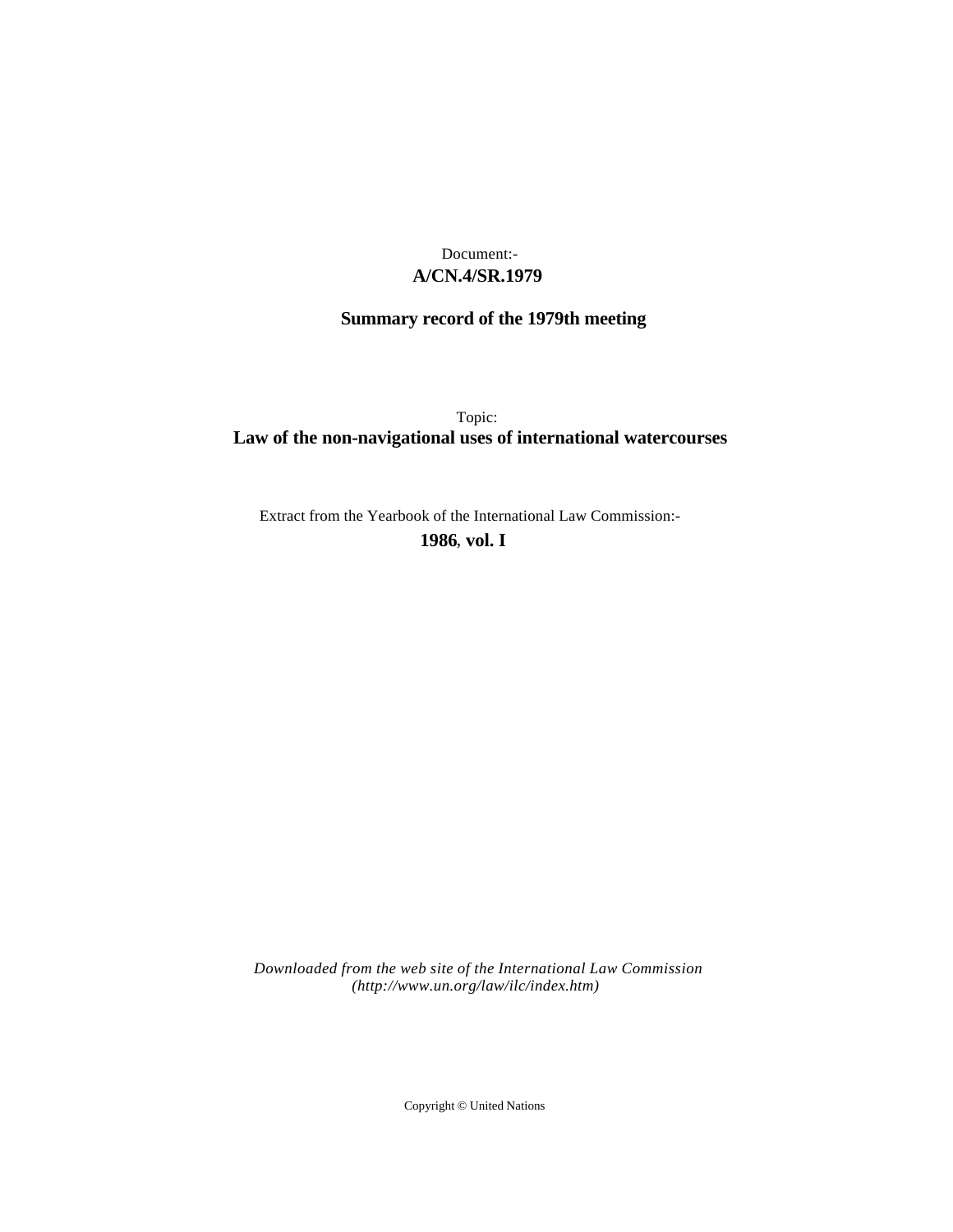49. In that connection, he advocated caution regarding terminology: rather than speak of injury or harm, the Commission should consider using the word "change" for the time being. Uses of watercourses raised problems only at such times as they harmed nature or substantially changed the watercourse régime. He was therefore in favour of removing from the initial draft articles the idea of qualifying a change by reference to a rule of law, especially if the rule was not enunciated.

50. The legal act which must establish the status of the waters was, in his opinion, something which could be decided in the internal legal system by the legislator alone, and not by arbitrators or judges. The examples of arbitral awards which sprang to mind were all linked to a convention, and everyone knew what kind of use could be made of a convention! Such conventions, moreover, did not exist among the developing countries. Consequently, he seriously doubted whether solutions of that type could be envisaged.

51. However, he agreed with the idea that, through mediation, independent men of integrity could intervene discreetly in negotiations, for which reason draft article 8 was indispensable. Naturally, the terms of the article would have to be weighed very carefully. It was, of course, difficult to find new terminology which did not too quickly become loaded with inferences that would condemn it in the eyes of the Sixth Committee of the General Assembly. Apart from article 8, the Commission would be dealing with a text that was essentially one of procedure. If the rules of procedure were so precise that they might in some instances give rise to a problem of traditional responsibility in the event of their non-observance, it should always be remembered that the courts rarely held that there had been a breach of the obligation to negotiate. Normally, neither party incurred responsibility when negotiations failed. Hence it was necessary to go beyond information, consultation and negotiation. He noted the tendency in that respect to set "reasonable periods of time" in the negotiation procedures when the subject did not lend itself to the determination of specified periods. In the modern world, rivers were not suitable for impromptu projects and the building of dams or power stations was the result of lengthy work by experts; thus the six-month period originally proposed was justified.

52. With regard to organizational matters, in view of the current financial situation of the United Nations, the idea of creating a permanent institution attached to the United Nations, rather than a regional organization, was perhaps not the best one. On the other hand, the option of mediation was essential and the Commission should lay the appropriate foundations in its draft. Mediation could play a paramount role, especially for developing countries, as the World Bank had proved in the case of India. Mediation would thus fill out the range of options open to the parties to a dispute of a quasi-territorial nature; providing only for negotiations between the parties was not an entirely satisfactory solution. The Commission should avoid any emotional terminology, but not any of the substance; that was why the previous Special Rapporteur had deleted the word "system" without abandoning the system concept. The Commission should also examine procedure very closely. If it was to draft a provision on a temporary régime, it would have to define a régime that was fairly flexible. Lastly, it would have to agree to some work on the organizational aspect and make use especially of the concept of mediation.

*The meeting rose at 12.45 p.m.*

### **1979th MEETING**

*Tuesday, 1 July 1986, at 10.10 a.m.*

#### *Chairman:* Mr. Doudou THIAM

*Present:* Chief Akinjide, Mr. Arangio-Ruiz, Mr. Balanda, Mr. Barboza, Mr. Calero Rodrigues, Mr. Diaz Gonzalez, Mr. El Rasheed Mohamed Ahmed, Mr. Flitan, Mr. Francis, Mr. Illueca, Mr. Koroma, Mr. Lacleta Muñoz, Mr. Mahiou, Mr. Malek, Mr. McCaffrey, Mr. Njenga, Mr. Ogiso, Mr. Razafindralambo, Mr. Reuter, Mr. Riphagen, Mr. Roukounas, Sir Ian Sinclair, Mr. Ushakov, Mr. Yankov.

**The law of the non-navigational uses of international watercourses** *(continued)* **(A/CN.4/393,' A/CN.4/ 399 and Add.l and 2,<sup>2</sup> A/CN.4/L.398, sect. G, ILC(XXXVI)/Conf.Room Doc.4)**

[Agenda item 6]

#### SECOND REPORT OF THE SPECIAL RAPPORTEUR *{continued)*

NEW DRAFT ARTICLES 10 TO 14<sup>3</sup>  *(continued)*

1. Mr. BALANDA congratulated the Special Rapporteur on his very clear second report (A/CN.4/ 399 and Add.l and 2), which contained a wealth of material. The importance of the topic was plain for everyone to see. Watercourses provided a wide variety of resources which were capable of contributing to the development of States and justified the formulatio of a set of rules to govern their uses, which might be for drinking-water supplies, the construction of dams for rural electrification, fishing, irrigation, or the mining of precious raw materials.

2. The members of the Commission appeared to agree that the draft should take the form of a framework agreement providing guidelines for co-operation among States. He had no objection to the pragmatic approach

<sup>&</sup>lt;sup>2</sup> Reproduced in Yearbook ... 1985, vol. II (Part One).

<sup>2</sup> Reproduced in *Yearbook ... 1986,* vol. II (Part One).

<sup>&</sup>lt;sup>3</sup> For the texts, see 1976th meeting, para. 30. The revised text of the outline for a draft convention, comprising 41 draft article contained in six chapters, which the previous Special Rapporteur, Mr. Evensen, submitted in his second report, appears in *Yearbook ... 1984,* vol. II (Part One), p. 101, document A/CN.4/381.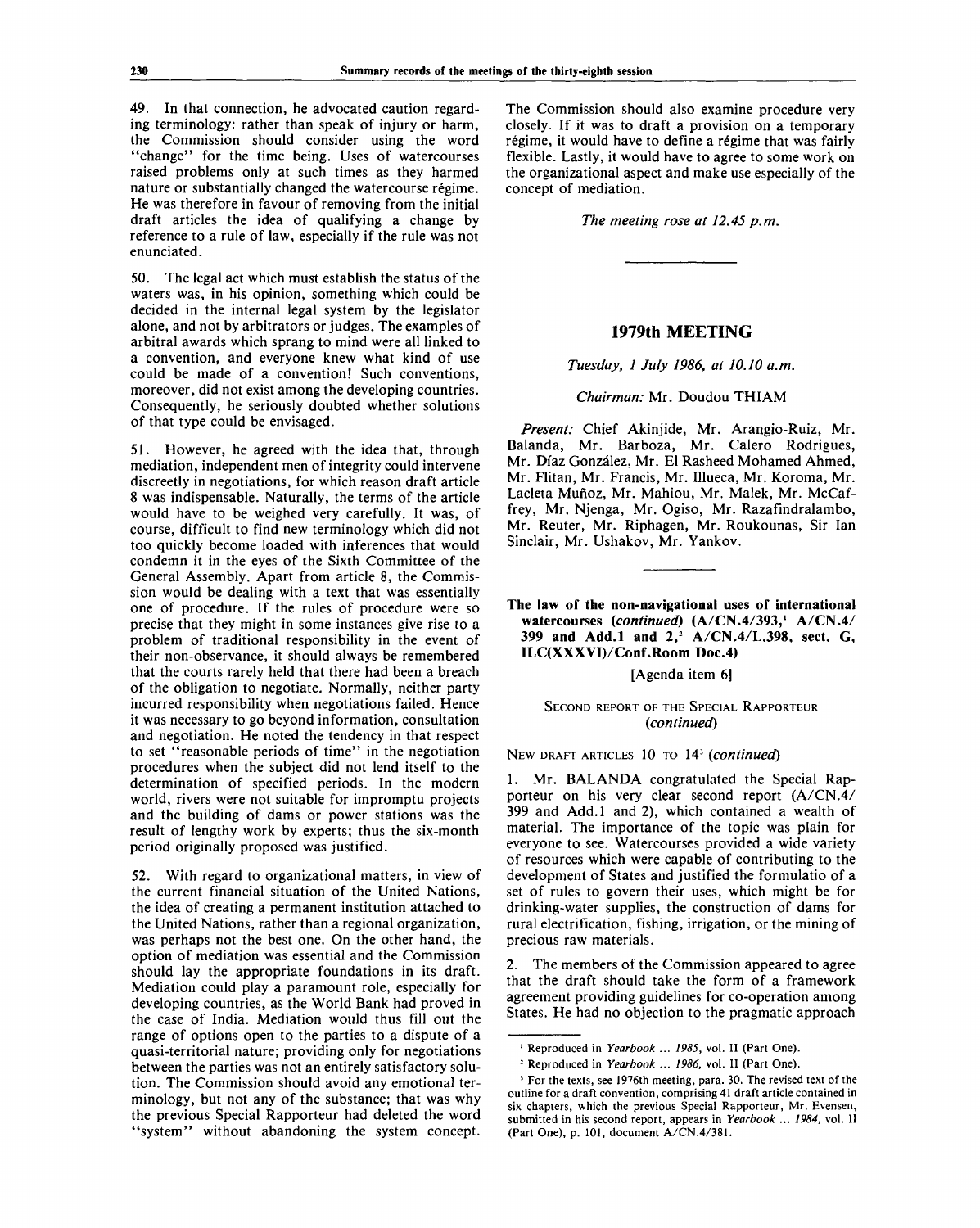adopted by the Special Rapporteur, who had chosen not to go into the question of definitions; but when the study reached a more advanced stage it might be wise for the Commission to decide on the nature of the uses to be covered by the rules and principles to be established.

3. At previous sessions, the Commission had discussed the "international watercourse system" concept, which some members had been unable to accept because it had a doctrinal connotation and could give rise to differences of opinion. Since most members of the Commission and the majority of representatives in the Sixth Committee of the General Assembly seemed to favour a framework agreement, however, a more flexible approach would have to be adopted so that States which wanted their co-operation to take a particular form could agree jointly on the utilization of the watercourses within their respective jurisdictions and would not be prevented from establishing a watercourse system if they so wished.

4. The Commission had also discussed the "shared natural resource" concept. It was quite true that the theory of absolute sovereignty was no longer acceptable with regard to the utilization of watercourses by States, even in their own national territories: every State had to take account of the rights of the other riparian States. Perhaps those who opposed that concept objected primarily to the idea of "sharing". In fact, the concept applied to the use of the watercourse by the riparian States on an equal footing, in other words to the equal rights and obligations of those States, not to the "physical" sharing of the waters to the advantage of one State or another. The previous Special Rapporteur had expressed the idea of sharing in draft articles 6 and 7, an idea in support of which the present Special Rapporteur cited some representative illustrations in his report. He personally hoped, therefore, that the framework agreement that would emerge from the Commission's work would not prevent States from pooling their resources for the purpose of sharing them if they so wished.

5. As to the overall structure of the draft that had taken shape thus far, he was struck by the fact that, although the Special Rapporteur and his predecessors had proposed a great many procedural rules relating to information, negotiation and co-operation, it was not at all clear what penalties would be applicable in the event of failure to comply with those rules. The proposed consultation machinery was thus based on the original point of departure.

6. He was also struck by the fact that the Special Rapporteurs had placed so much emphasis on the idea of harm and on the obligation to make reparation. By borrowing from other systems, might it not be possible to correct some of the more excessive elements of that approach? Furthermore, the operation of the proposed régime would depend almost entirely on the cooperation and good will of States, whereas in fact the utilization of watercourses gave rise to conflicts of interests. Good will might be lacking in some cases and, under the notification procedure, the initiation of a proposed new use that was important to a particular State or group of States might be delayed for quite some time.

Hence the need to find new procedures that would make it easier for States to achieve what they regarded as being in their own interests.

7. The impact of the interests of States was also quite striking. It was apparent from earlier reports on the topic that the position of a State wishing to use the resources of a watercourse was regarded as individualistic, for that State was simply invited to cooperate with the other States concerned. The inevitable result was that there would always be an underlying clash of interests. The Commission therefore had to find some sort of corrective procedure if it wanted to establish an effective system. Thus Mr. Reuter (1978th meeting) had advocated mediation. The absence of procedures for conciliation, or at least for the settlement of disputes, could well hamper the functioning of the framework agreement. It therefore seemed to him that none of the Special Rapporteurs had followed the right approach.

8. As to the criteria used by the Special Rapporteurs to propose rules which, unfortunately, would not be easy to apply, the Commission still did not have clear-cut answers to such questions as what determined whether a State had exceeded its share of the uses of the waters of a particular watercourse; what constituted appreciable or significant injury or harm for which reparation would have to be made; and whether agreements governing the use of international watercourses were in keeping with the basic rules contained in the 1969 Vienna Convention on the Law of Treaties.

9. In his comparative law study (A/CN.4/399 and Add.l and 2, chap. II, annex II), the Special Rapporteur referred to the Organization for the Development of the Senegal River, the Niger Basin Authority, the Organization for the Management and Development of the Kagera River Basin and the Economic Community of the Great Lakes Countries, but he did not go into the way those systems operated. They might none the less prove to be a source of inspiration. The Commission should therefore pay close attention to the African experience, since the countries concerned were prompted by the desire to work together in using joint resources.

10. Mr. Riphagen (1978th meeting) had suggested an interesting idea, namely a permanent organization for the management of shared resources. That was already being done by the African countries: a joint body managed the interests of all the watercourse States and evaluated the uses to be made of the watercourse. The States concerned all took part in the financing and also benefited from the uses. A key role was thus played by joint planning. What the Special Rapporteur was proposing was that each State, in its planning of uses of the waters, should take account of the interests of the other riparian States. Under the African system, one single body was in charge of the planning; the States concerned all shared in the benefits and did not have to notify one another of future projects or wait for replies to notifications before going ahead with their plans; nor did they have to co-operate on a piecemeal basis, since co-operation was institutionalized from the outset. In addition, there were no problems of time-limits and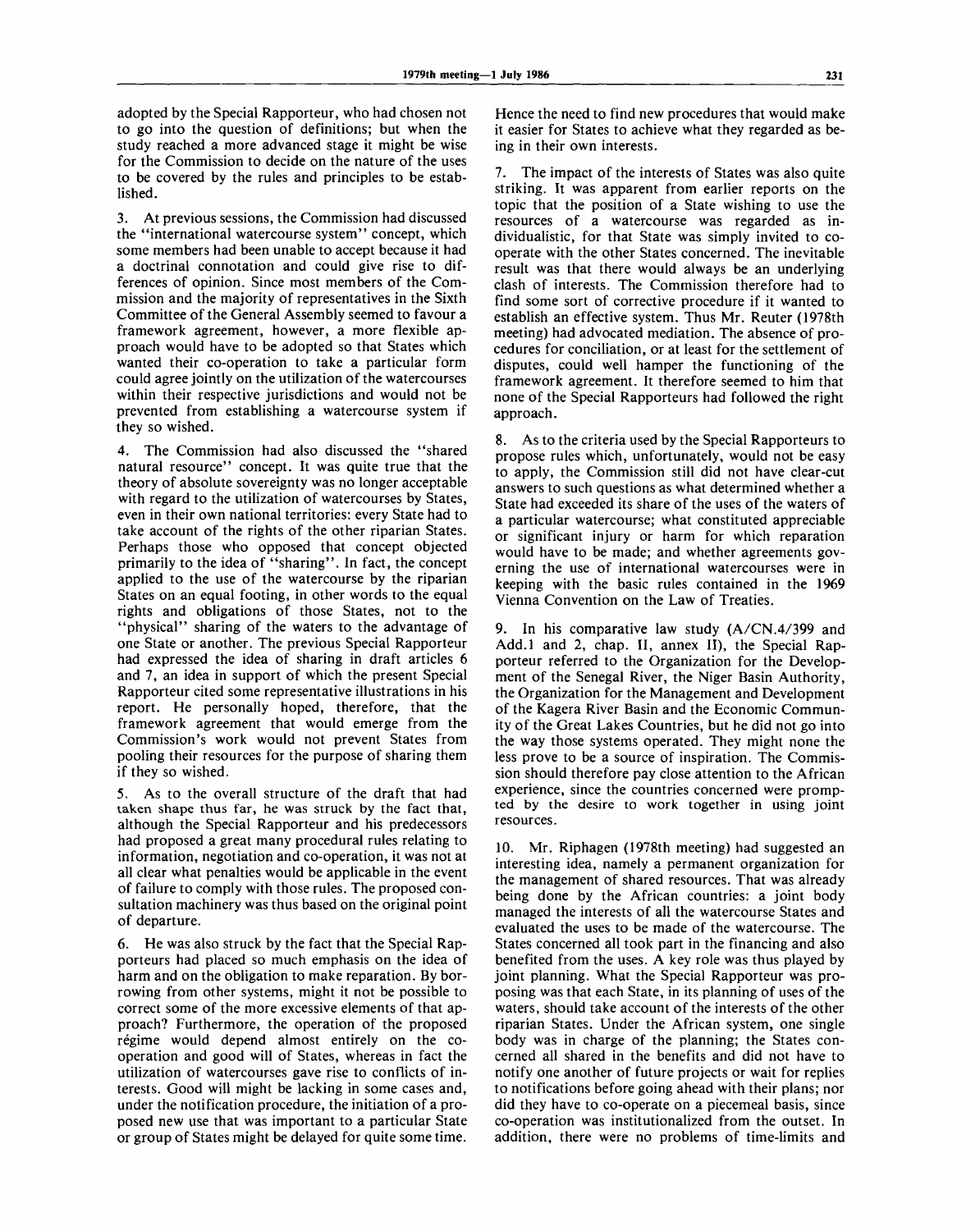confidentiality. So far, the concepts of injury and reparation had played a key role in the draft, but they had no meaning when resources were managed collectively.

11. Another important factor was the high cost of work on watercourses. If, in accordance with the Vienna Convention on the Law of Treaties, States were allowed to denounce an agreement at any time, entities sharing in the uses of the waters might suffer injury, because a State denouncing a treaty would jeopardize a joint water resources management project by depriving it of part of its financing. Some African States had therefore agreed to be bound by such a system for a period of 99 years: in the interests of the greater good, they had given up the freedom to which they were entitled under the Vienna Convention.

12. Such factors might give food for thought and shed new light on the régime proposed by the Special Rapporteur. They were preferable to prohibitions. The Special Rapporteur would do well to draw on a system which had been operating for nearly 15 years and which, despite its shortcomings, would provide answers to some of the questions that were bound to arise if the régime now under consideration were ever to be established.

13. With regard to the draft articles, the Special Rapporteur drew a distinction in connection with draft article 9 (A/CN.4/399 and Add.l and 2, para. 181) between "harm" and "injury"; but in French law no such distinction existed. The Special Rapporteur also asked members to indicate which of the three alternatives he was proposing for article 9 *(ibid.,* paras. 182-184) they preferred. Personally, he had great difficulty in deciding. As he saw it, problems would inevitably arise if a prohibition were placed on injury; but since it was necessary to find an approach that would offer the fewest possible drawbacks, he tended to favour the third alternative.

14. The wording of draft article 10 should be amended, for it was not clear whether the words "with timely notice" referred to the planning stage or to the implementation stage. Referring to the last sentence of paragraph (9) of the comments on that article, he doubted whether a State which had been notified that another State intended to undertake a new use of a watercourse and which wanted further information so that it might evaluate the potential harm could be required to pay some of the costs incurred in producing such information. Did that mean that, if a State could not afford to pay any of the costs, it would be deprived of the information it needed and, consequently, of the possibility of knowing what risks it faced?

15. As to draft article 11, he agreed with other members that a minimum period of time should be set: the proposed six-month period would be reasonable. It was, moreover, the State which proposed to make a new use of a watercourse that had to provide information to the other States concerned, without waiting for them to request it to do so.

16. He had doubts about draft article 13. How, for example, could other States be required to fulfil an obligation which should be incumbent only on the State which wished to make a new use of a watercourse? Since draft article 10 established obligations for a State proposing a new use, he did not see how other States could take the place of the State which did not fulfil its obligations. That might, however, be merely a drafting problem. Paragraph 2 of article 13 could pose problems for developing countries, which might need more time than other States to reply to a notification. The element of surprise should, moreover, be avoided. If a notification had been made and a reasonable period of time had elapsed, the other States should be given prior notice before any proposed use was undertaken, so that there would not be any misunderstanding on their part about protection of their interests.

17. Draft article 14 also gave rise to serious misgivings, for it allowed a State to claim that a proposed use which might affect the interests of other States was one of the utmost urgency. Such a provision would destroy the entire structure of co-operation, notification and negotiation provided for in the draft. Paragraph 2 of the article was very difficult to reconcile with the idea of utmost urgency: in such a case, how could the State proposing to initiate a new use be expected to provide notice and wait for expiry of the necessary period of time? The Commission should be more careful in deciding what provisions to include in article 14.

18. Mr. ARANGIO-RUIZ said that, speaking as a citizen of Italy, which had only a few very small international watercourses on its borders with France and Switzerland, he would confine his preliminary remarks to questions of technique or method rather than substance, such as those on which the Special Rapporteur had requested a response. His comments would hinge mainly on points made during the discussion by other members.

19. The first point was that raised by Mr. Ushakov (1976th meeting), who had drawn attention to a very real problem, namely the form that the draft should take. In that regard, he himself strongly favoured the idea of a framework convention, as did most members. If such an instrument could set forth some substantive general principles, meaning legal principles—as a matter either of codification or of progressive development of international law—it would be in the interests not only of riparian States, but also of the international community as a whole.

20. Bearing in mind the relationship between the present topic and the topics of State responsibility, international liability for injurious consequences arising out of acts not prohibited by international law, and the draft Code of Offences against the Peace and Security of Mankind, the Commission ought to be able to produce a significant set of draft articles on what was one of the more concrete and specific subjects on its agenda, a subject to which the rules codified or developed by the Commission on the other topics would have to apply. Should the Commission prove unable to do so, it would be casting doubt on the effectiveness and value of the rules it was establishing in its draft articles on the related topics. Besides, a framework convention could easily include, in addition to the general principles and rules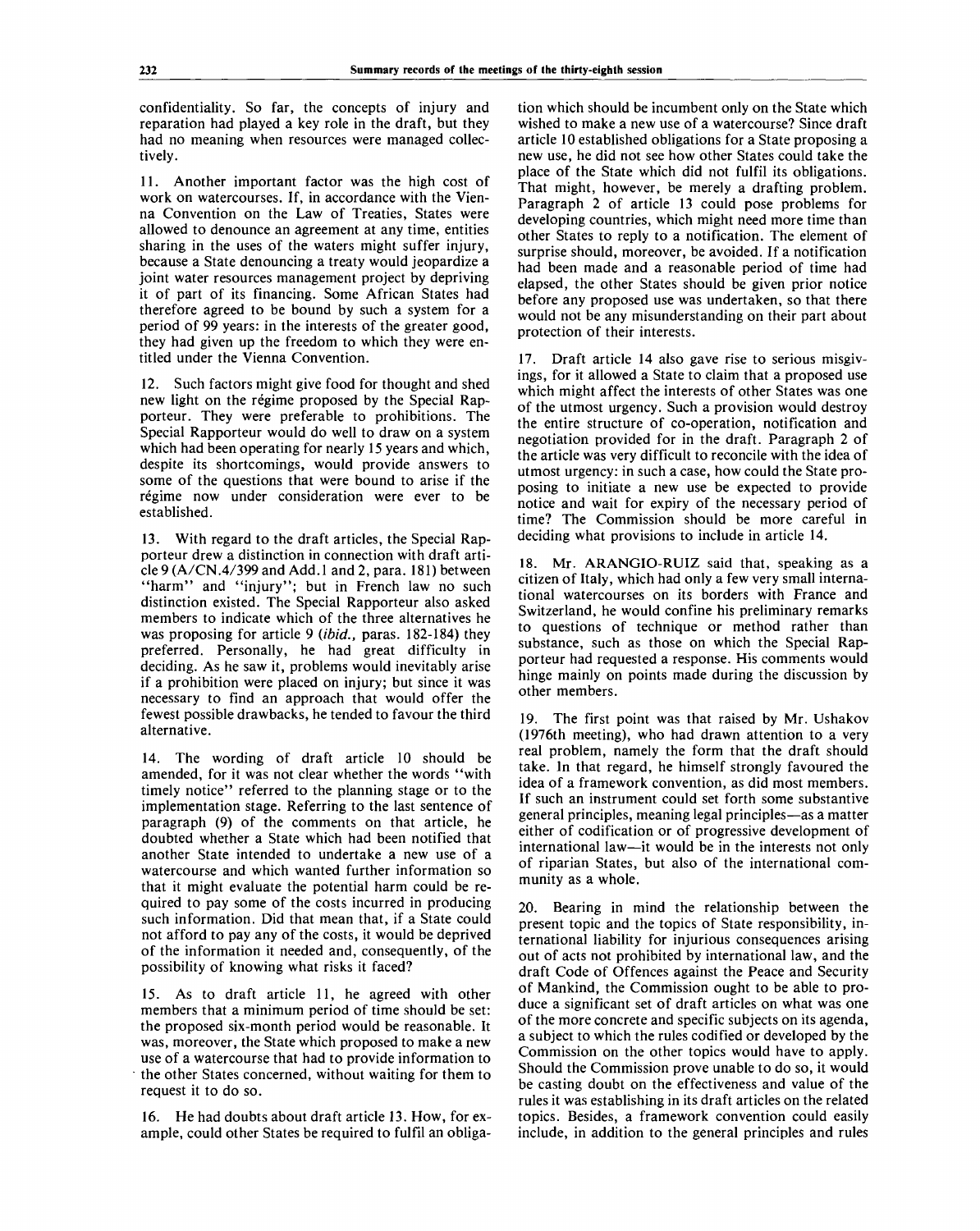of "hard law", any declaratory statements deemed desirable.

21. As Mr. Reuter (1978th meeting) had said, the Commission was in danger of going round in circles in its discussions. It simply had to decide once and for all between a draft taking the form of recommendations and a draft framework convention. It also had to decide whether it wished to retain the concept of an international watercourse system, as well as that of a shared natural resource. Again, it would have to choose between the concepts of "harm" and "injury". He fully agreed with Mr. Reuter regarding the difficulty of framing legal rules in respect of watercourses, but did not entirely share his pessimism, which might have been prompted in part by the substantive differences between the positions taken by members.

22. In particular, he did not share the view that the régime of international watercourses was not governed by existing rules and principles *{lex lata)* and that the Commission's task with regard to the topic would therefore be exclusively one of legislation. A comparison might be useful, in that respect, with some aspects of the law of the sea, notably with the role of equity in the delimitation of sea-bed areas between neighbouring States.

23. The idea that article 6 of the 1958 Geneva Convention on the Territorial Sea and the Contiguous Zone contained a fundamental rule of equidistance was probably not as correct as had been thought in the early stages of its application. A number of judicial and arbitral decisions had soon made it clear that equidistance was a rule only in the sense of an ideal starting-point. Cases of two perfectly parallel coasts calling for a median parallel boundary existed only on paper. Once cases had to be decided in practice, the various factors involved inevitably had to be taken into account. It had thus become apparent, especially since 1969, that the basic rule in matters pertaining to delimitation was that of an equitable result. Of course, that created a difficulty for lawyers who placed equity outside substantive law and considered it as a procedural rule, regarding an "equity judgment" as a law-creating, legislative decision, rather than as a law-applying decision. Such had been the view expressed in 1969 by Judge Morelli in the *North Sea Continental Shelf* cases.<sup>4</sup> In his dissenting opinion, Judge Morelli had indicated that, with the fall of the rule of equidistance from its pedestal and the fact that its operation had become governed by considerations of equity, the coastal State's rights could no longer be said to exist *ab initio.*

24. For his own part, however, he believed that equity did not lie outside the scope of substantive law. The rule concerning equitable criteria to achieve an equitable result was a substantive rule and could operate as between the States themselves, even without the help of a tribunal. Accordingly, States' rights did exist *ab initio,* notwithstanding the redimensioning of the alleged rule or principle of equidistance.

25. As far as international watercourses were concerned, the difficulties were much greater, because what was involved was not a delimitation of space but a delimitation of quantities and qualities of water and its uses. He did not propose to take a stand, for the time being, on the substantive issues involved, and would hear with interest the views of those members who had experience of the great international watercourses. He would none the less emphasize that not all the provisions to be included in the framework agreement would constitute new rules, or in other words represent progressive development of the law. Some of them would undoubtedly be declaratory and have the character of codification of existing law. Clearly, general international law contained certain principles and rules concerning the non-navigational uses of international watercourses, and such rules and principles included equity as an integral part of existing substantive law.

26. In the Commission's work on other topics, such as those of State responsibility and international liability for injurious consequences arising out of acts not prohibited by international law, principles and rules were being framed that would govern the uses of noninternational rivers. He thus felt sure that there existed *a fortiori* principles and rules concerning international rivers which States themselves applied and which arbitral tribunals and the ICJ would apply as judicial bodies, not as legislative bodies.

27. It was essential not to overlook a feature peculiar to watercourses, one which distinguished them from the sea-bed, land areas and even celestial bodies. The feature was a consequence of the nature of water. From the point of view of sovereignty, water was not entirely dissimilar from the part of outer space that did not consist of celestial bodies and their atmospheres. Water moved, and not only in the bed of the watercourses, but also in the atmosphere, the clouds and the sea. It was possible to appropriate the fish in water, or the energy from water, but not the element itself. It was therefore difficult to conceive that those matters would lie ouside the purview of the principles and rules of general international law, a number of which had been reviewed by the former Special Rapporteur, Mr. Schwebel. It was the Commission's task to discuss them and use them in formulating a framework agreement. That part of the work would not constitute legislation in the sense in which the Commission could be said to legislate: it would be codification. Only as a distinct further step could the Commission seek to identify any points or issues for the purpose of progressive development of the law.

28. On a point of method, he suggested that the Special Rapporteur should endeavour to submit to the Commission, as from the next session onwards, two distinct sets of proposals: the first would cover matters *de lege lata* and the second matters *de lege ferenda.* Among the latter, it would be for the Commission to decide which should be included in the framework agreement and which should be left to agreement between the States concerned. It was essential also to determine which points should be covered by legal rules or principles and which should form the subject of mere recommendations.

<sup>4</sup> See *North Sea Continental Shelf,* Judgment of 20 February 1969, *I.C.J. Reports 1969,* pp. 206 *et seq.,* dissenting opinion of Judge Morelli, paras. 11 *et seq.*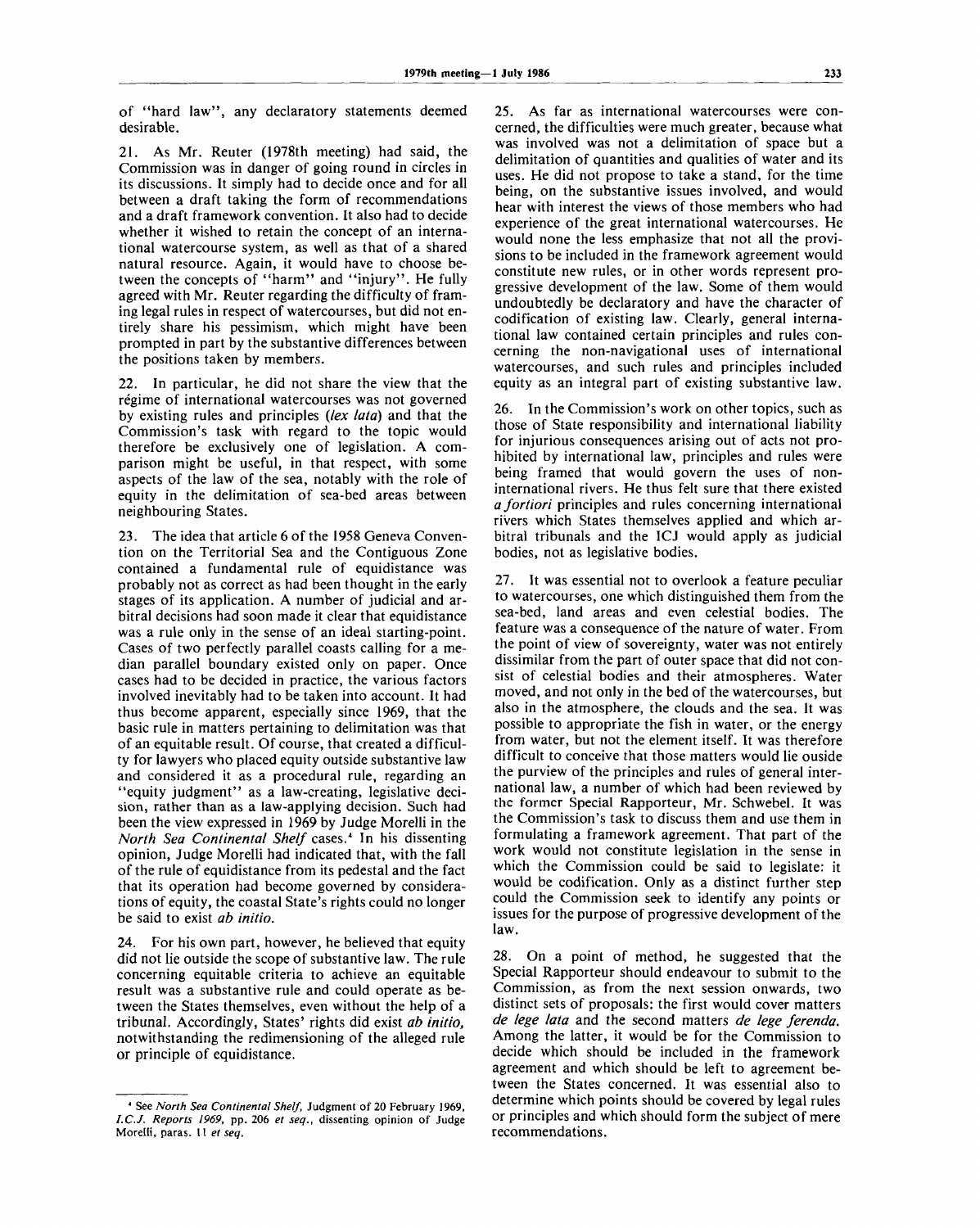29. Most of the questions raised by the Special Rapporteur could be viewed in the light of those comments. He saw some value in the "system" concept, but did not wish to express a definite opinion on the subject at the present stage. As to the choice between "harm" and "injury", he failed to see the difference between the two: surely a harm covered by a legal rule or a harm resulting in legal consequences constituted an "injury" in the legal sense. Lastly, the problem of optimum utilization and that of the possible role of international organizations were clearly matters *de lege ferenda.*

30. Mr. ROUKOUNAS, referring to the questions raised by the Special Rapporteur in his second report (A/CN.4/399 and Add.l and 2), said that the "system" concept sought to transpose hydrological and physical factors to the legal plane. The watercourse "system", which underscored the functional aspect, was in many respects a unit that afforded the requisite flexibility to take account of specific situations. The "system" placed emphasis on the uses of the waters, on the interdependence of those uses and on the interdependence of the States concerned. The working hypothesis referred to the Drafting Committee, like the draft articles submitted up until 1984, was founded on the "system" concept, which was both modern and old in the sense that H. A. Smith had used it as early as 1931, undoubtedly on the basis of sound scientific and practical criteria. Nevertheless, he would have no objection to the Special Rapporteur's suggestion that the consideration of draft article 1 should be deferred *{ibid.,* para. 63).

31. The "shared natural resource" concept could also be of assistance to the Commission in working out the régime to be established. It highlighted the fact that a riparian State could use a part, but not all of the watercourse, hence the need to arrange for effective international co-operation. If a community of interests really existed, there had to be equality of rights. Consequently, the concept should be used as a basis for the Commission's work.

32. Similarly, draft article 8 was essential and its content should not be transferred to an annex or a commentary, although it would of course have to be accompanied by the necessary explanations. In that connection, the Special Rapporteur stated that the delimitation of maritime boundaries was in some ways analogous to the apportionment of the uses and benefits of an international watercourse, since "both areas are fundamentally concerned with the allocation of resources as between two or more States" *{ibid.,* footnote to paragraph 174). In his own view, however, those were two entirely different matters and called for some comment.

33. First, the customary rule embodied in article 15 of the 1982 United Nations Convention on the Law of the Sea, relating to delimitation of the territorial sea between States with opposite or adjacent coasts, contained no reference to any principle of equity. Secondly, articles 74 and 83 of the Convention stated that the delimitation of the exclusive economic zone and of the continental shelf would be effected by agreement on the basis of international law in order to achieve an equitable solution. It was in that way that the concept of equity entered into a rule of law. In his opinion, the

draft should therefore incorporate a provision indicating the general meaning of that concept. Thirdly, greater care should be taken in quoting passages from judgments of the ICJ. In 1969, in its judgment in the *North Sea Continental Shelf* cases, the Court had adopted a position of principle—which the Special Rapporteur did not mention—and had explained what it had meant by the term "equitable principles", s an interpretation which had not changed either in the Court or in practice. The Commission, however, was dealing with an entirely different matter, since the uses of an international watercourse were one thing and the delimitation of maritime boundaries as between two or more States was quite another. Incidentally, he did not share Mr. Arangio-Ruiz's view concerning the median line.

34. The "equitable powers" referred to by the Special Rapporteur *{ibid.,* footnote to paragraph 174) were not powers that were likely to be used by the ICJ on the basis of Article 38 of its Statute; rather, they were powers which the parties to a dispute could, by agreement, use in the absence of applicable rules or when they intended to set aside a rule of law. To his knowledge, the ICJ had never been given such powers by the parties to a dispute.

35. The Special Rapporteur had raised questions about the nature of "harm" and the way it should be qualified in draft article 9, as well as about the form of the relationship between harm and equitable utilization. In the latter connection, further clarification would be needed. The relationship should be established not by means of the negative wording used in the third alternative proposed for article 9 *{ibid.,* para. 184), but by referring to the régime to be established in the draft. The provision concerning harm might therefore begin with the words: "In applying the present articles, a State ...". At the current stage, it would, moreover, be premature to frame the issue of harm or injury in too restrictive a manner. All the documentation he had consulted spoke either of "harm", or of "appreciable", "significant" or "serious" harm, and even drew a distinction between harm and mere inconvenience. The best course would be to retain the basic idea of harm, as in the first or second alternatives for article 9 *{ibid.,* paras. 182-183), without qualifying it. In some cases, the uses of watercourses could constitute typical examples of responsibility either for lawful acts or for wrongful acts. Since the three Special Rapporteurs concerned had not yet engaged in any real co-ordination of views to adopt a logical approach to harm, it would be difficult to move ahead in regulating one aspect of responsibility, namely harm caused by the use of an international watercourse.

36. Mr. OGISO said he had no difficulty in accepting the Special Rapporteur's suggestion that the Commission should not attempt to define the "international watercourse" or "international watercourse system" concepts before adopting the substantive draft articles (A/CN.4/399 and Add.l and 2, para. 63). However, as he had indicated at the thirty-sixth session, $\delta$  the Commission should not preclude the possibility of defining

*<sup>-</sup> Ibid.,* pp. 48 *et seq.,* paras. 88 *et seq.*

<sup>6</sup> See *Yearbook ... 1984,* vol. I, p. 252, 1856th meeting, para. 34.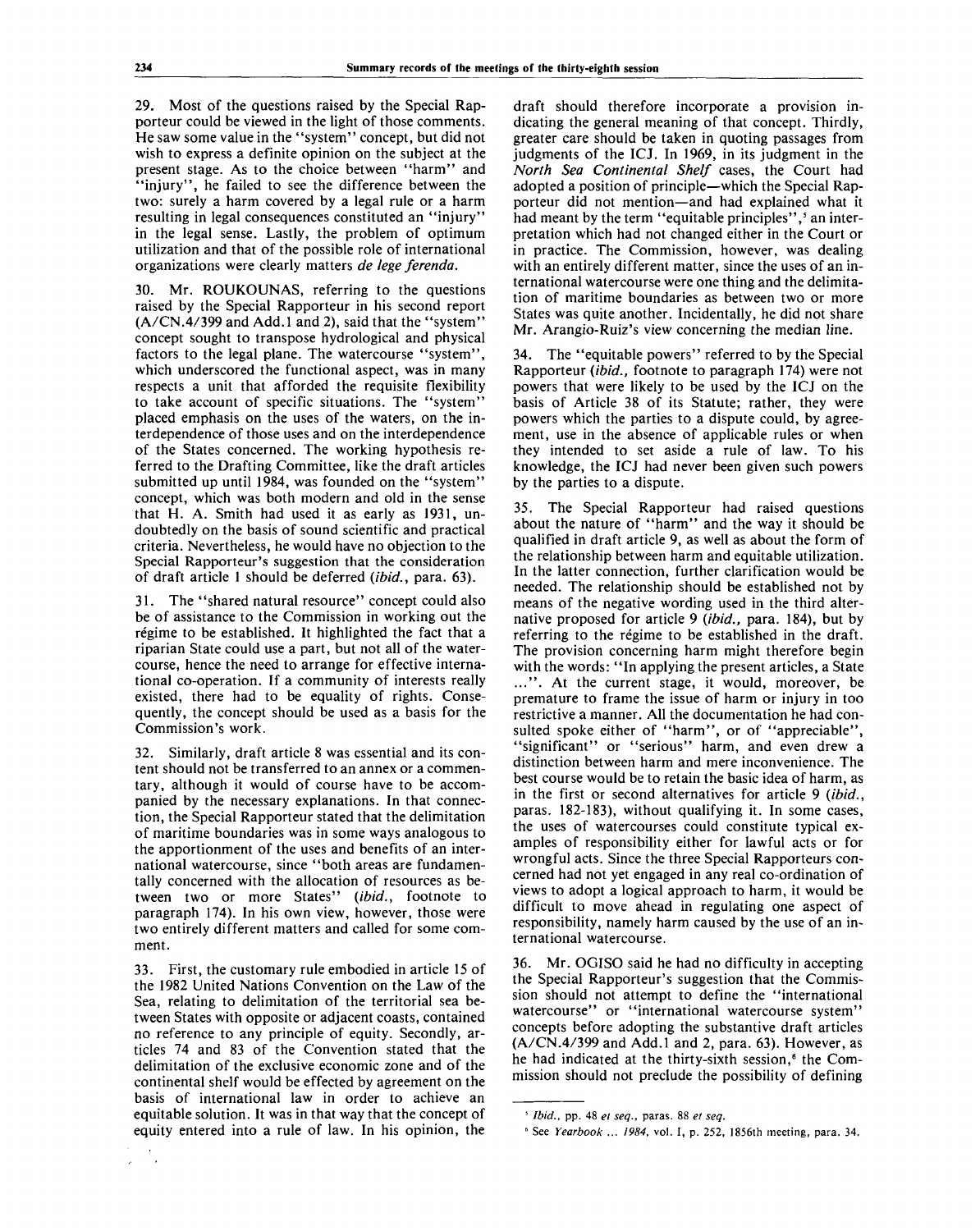the concept of an "international watercourse system". If the discussion was to be based on the physical fact that an international watercourse constituted a unit and had a wide variety of components, so that any consideration of its development and utilization should take into account the basic reality of the watercourse, a reasonable conclusion might be that it would be desirable to have a definition of the "system" concept in the draft articles. Nevertheless, there might be cases in which the application of the "system" concept was not appropriate, as a result of the geographical peculiarities of the watercourses in question. Consequently, the concept could be retained in the draft articles, but for application subject to the agreement of all the system States concerned.

37. The Special Rapporteur, while not opposed to the "shared natural resource" concept, appeared to regard it as neither necessary nor desirable to define the concept at the present stage, since its substance, namely the principle of "equitable utilization", had already been incorporated in the draft articles of 1984. His own view, which he had stated before, was that it would be premature to rule out the concept entirely.<sup>7</sup> In fact, it might be useful for riparian States to adopt the concept in concluding agreements on joint development projects. Hence that concept; too, should be retained in the draft, with some margin of flexibility for applying it in certain instances.

38. He had no strong views as to whether the factors referred to in draft article 8, paragraph 1, should be retained in the article itself or transferred to the commentary and he could therefore subscribe to the view of the majority.

39. In the draft articles of 1984, and in the five new draft articles submitted by the Special Rapporteur, the word "appreciable" was used frequently, in such expressions as "to an appreciable extent" (art. 4, para. 2, and art. 5, para. 2) and "appreciable harm" (art. 9). However, the significance of the word appeared to vary, depending on the context. Draft article 9, for example, which defined the obligations of watercourse States towards one another, could be interpreted as meaning that any violation of those obligations could give rise to an internationally wrongful act. In the third report of the second Special Rapporteur, Mr. Schwebel, it was stated that one legal definition of the term "appreciable" was: "capable of being estimated, weighed, judged of, or recognized by the mind; capable of being perceived or recognized by the senses; perceptible but not a synonym of substantial".<sup>8</sup> Thus draft article 9 could be interpreted as applying in cases where a watercourse State failed to refrain from or prevent a use of an international watercourse resulting in harm to the rights or interests of other States which could be estimated but which was not substantial. Moreover, "interests" could be construed as meaning potential or planned use of the water. Accordingly, to call upon States to refrain from and prevent uses or activities causing harm to the interests of other States was to impose too heavy an

obligation on them. In that connection, it would be noted that the word "interests" did not appear in the three alternatives proposed for article 9 by the present Special Rapporteur (A/CN.4/399 and Add.l and 2, paras. 182-184).

40. Mr. DIAZ GONZALEZ said that it had become an increasingly common, but inappropriate and even harmful practice for the Commission to hold very superficial discussions of reports, discussions in which members were urged to make only very general comments because of the lack of time, and then simply refer the draft articles submitted by the Special Rapporteurs to the Drafting Committee with a request that it should consider them in detail and take a decision on them. When the draft articles were then referred back to the Commission, it still did not have enough time to spend on them and it therefore transmitted them to the General Assembly with the largest possible number of passages between square brackets, thereby refraining from taking the slightest decision on them. The Commission's function had thus become one of preparing draft articles which the General Assembly later decided to retain or reject. It was an extremely unfortunate development. If the Commission wished to continue to serve some purpose, it would in future have to make an effort to give detailed consideration to all the reports submitted and, if necessary, would have to request the General Assembly to allow it more time to carry out its task properly.

41. The point that emerged most clearly from the Special Rapporteur's thorough yet concise second report (A/CN.4/399 and Add.l and 2) was the Commission's uncertainty with regard to the present topic. That uncertainty, for which the present Special Rapporteur was in no way responsible, was the result of the way in which the work on the topic had been carried out. Compared with the extremely interesting proposals made by the second Special Rapporteur, Mr. Schwebel, draft articles 1 to 9 submitted in the second report of the third Special Rapporteur, Mr. Evensen, had been a step backwards, because they had called into question some of the basic ideas embodied in the draft articles already provisionally adopted by the Commission. For some unexplained and unjustified reason, the Commission had referred draft articles 1 to 9 to the Drafting Committee without having decided what should be done with the other texts provisionally adopted and despite the fact that the majority of members would have preferred to give them further consideration in plenary, since the amendments introduced by Mr. Evensen had related to substance, not to form.

42. As a result, the Drafting Committee now had before it draft articles submitted by the second Special Rapporteur, Mr. Schwebel, which the Commission had adopted on first reading, and nine other draft articles submitted by the third Special Rapporteur, Mr. Evensen. If the Commission so decided, the Committee might even have before it the five draft articles submitted by the present Special Rapporteur. Such a situation could not go on indefinitely. The Commission had to decide what it intended to do with all those texts.

43. The first question raised by the present Special Rapporteur related to the use of the term "international

<sup>7</sup>  *Ibid.,* p. 253, para. 43.

<sup>8</sup>  *Yearbook ... 1982,* vol. II (Part One), p. 100, document A/CN.4/348, footnote 292.